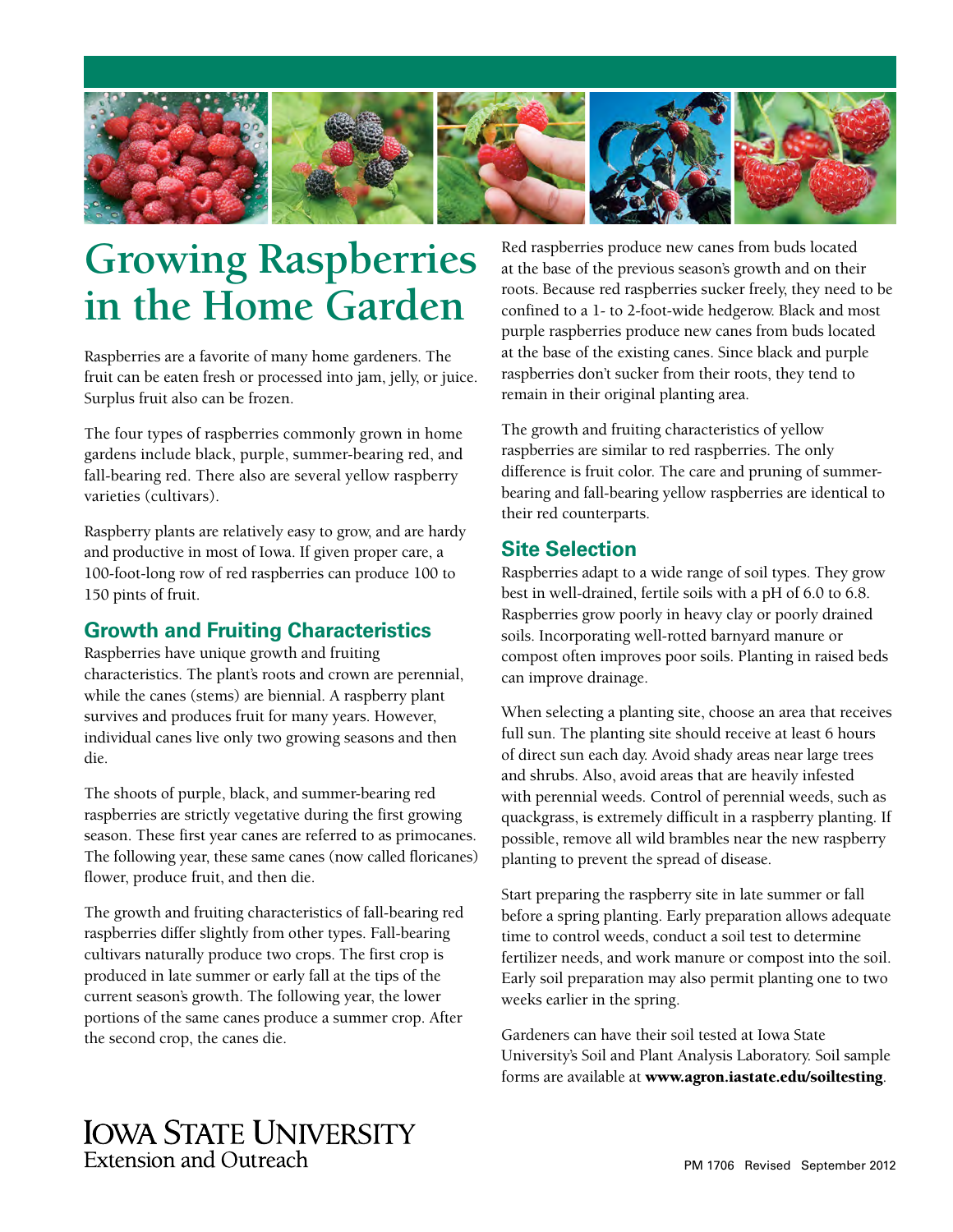## **Plant Material and Sources**

Purchase virus-free raspberry plants from a reliable garden center, nursery, or mail-order company. Plants obtained from an old patch are often diseased. Some virus-infested raspberries may appear healthy, but grow and yield poorly.

Raspberry plants may be purchased as bare-root or as tissue cultured plants. Tissue cultured plants are generally small, green, actively growing plants that are grown in plant cells or plugs in a greenhouse.

If planting of dormant, bare-root stock must be delayed after purchase, moisten the packing material around the roots of the raspberry plants and store them in a cool location, such as a cellar or garage.

## **Plant Spacing**

To obtain top yields, proper raspberry spacing is essential. Red raspberries may be planted  $1\frac{1}{2}$  to 3 feet apart within the row. Choose the  $1\frac{1}{2}$ -foot spacing for earlier maximum plant density and production. Leave 6 to 8 feet between rows. For best results, maintain red raspberry plantings in 1- to 2-foot-wide hedgerows.

Plant black and purple raspberries 3 feet apart within the row. Space rows 6 to 8 feet apart. Black and purple raspberries grow in clumps and remain in their original location.

## **Planting**

Early spring (late March and April) is the best time to plant dormant, bare-root raspberry plants in Iowa. Plant actively growing, tissue cultured plants when the danger of frost has past. Harden actively growing plants outdoors for a few days before planting in the garden.

Before planting, apply and incorporate the recommended type and amount of fertilizer (based on soil test results) into the top 6 to 8 inches of soil. Test garden soil about once every five years. Do not fertilize an area if its fertility level is unknown.

Remove dormant raspberry plants from storage when ready to plant. If the roots are dry, soak the roots in water for several hours before planting. Set the raspberry plants slightly deeper into the soil than they were in the nursery.



Plant red raspberries 2 inches deeper, and black and purple raspberries 1 inch deeper, than previously grown. Dig a hole slightly larger than the spread of the plant's root system.

Position the plant in the hole, spread out its roots, and backfill with soil. Firmly press the soil around the roots as you backfill. Water each plant thoroughly and prune back the canes, leaving a maximum of 2 to 3 inches above the soil.

If fertilizer was not added during soil preparation, apply a starter fertilizer solution to each plant. Use a water soluble fertilizer following label directions; or dissolve 2 or 3 tablespoons of a complete garden fertilizer, such as 5-10-5, in one gallon of water and apply 1 to 2 cups to each plant.

## **Training and Trellising**

Maintain red raspberry plants in a 1- to 2-foot-wide hedgerow. Remove any suckers that grow outside the hedgerow with a rototiller or spade. Do not allow red raspberries to develop into a wide, solid patch. Cultural practices become extremely difficult and yields are reduced when red raspberries grow into a large, dense thicket.

Black and purple raspberries grow in clumps. Pinch the new shoots (primocanes) of black and purple raspberries when they reach a height of 36 to 48 inches. Pinching promotes lateral branch development and increases crop yield. If allowed to grow unpinched, canes grow long and fall onto the ground. These canes often root and produce new plants where the tips touch the ground. Tip-layered plants crowd the existing planting and make cultural practices more difficult. Remove any tip-layered plants. See the summer pruning section under Black and Purple Raspberries for additional pruning information.

Red, black, and purple raspberries can be supported with a trellis. A trellis keeps the canes off the ground, and the fruit are cleaner and easier to pick. Pruning is also simplified. A trellis prevents canes from falling over during heavy rains or strong winds, which is especially important when plants are heavily laden with fruit.

There are several different trellis systems. A two-wire permanent trellis is commonly used for raspberries in the home garden. Its construction requires posts, galvanized wire, and 2- by 4-inch lumber. See diagram 1 for construction details.

A temporary trellis may be constructed of posts and twine. Space the posts approximately 15 feet apart and support the canes with twine. This temporary structure is most suitable for fall-bearing red raspberries grown exclusively for the fall crop.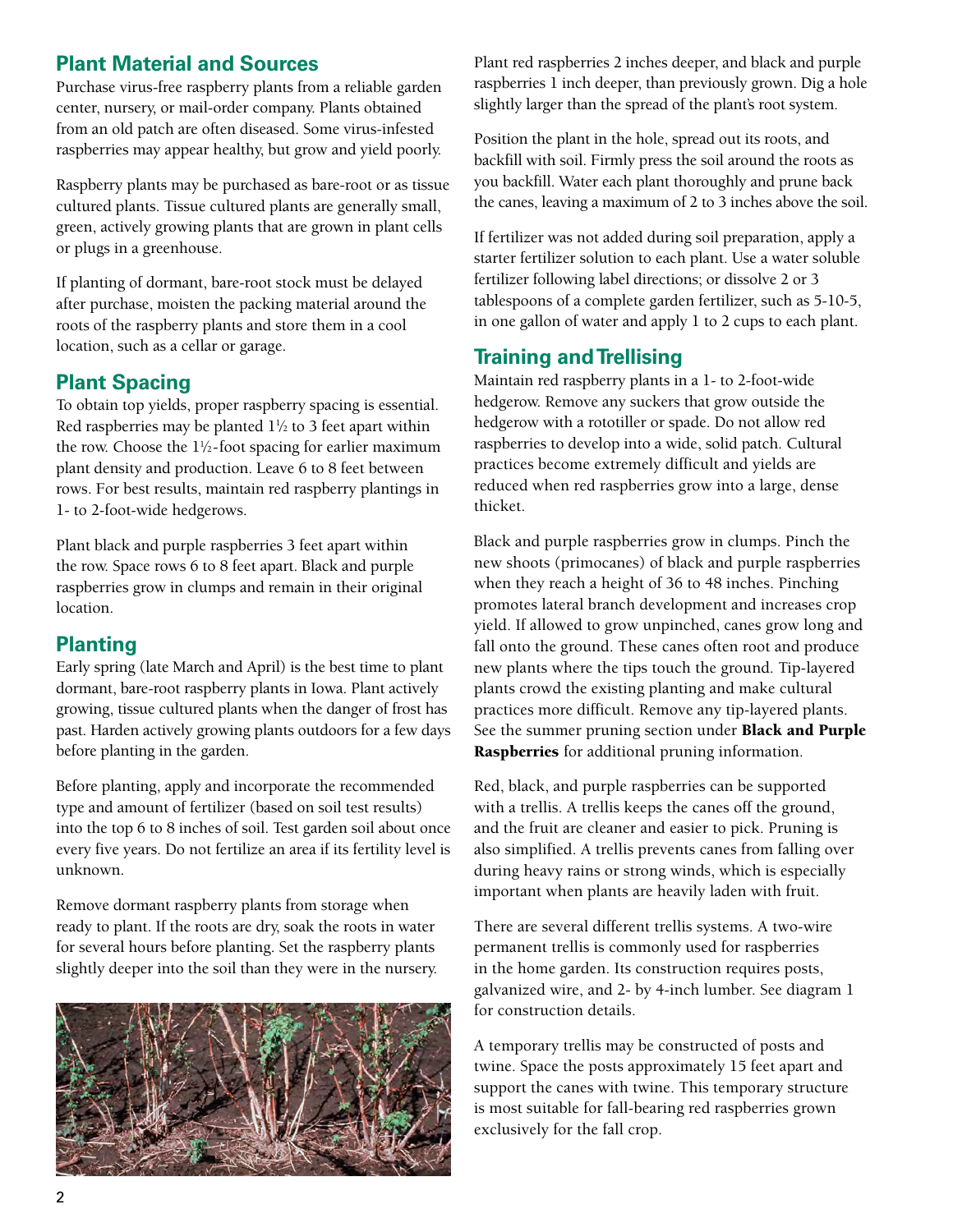

Use 3" to 4" diameter wooden posts or steel fence posts and No. 12 or 14 galvanized wire.

Diagram 1. Raspberry trellis

## **Tying Canes to the Trellis**

If using a permanent trellis system, carefully pull and tie the canes of black, purple, summer-bearing red, and fallbearing red (two crop system) raspberries to the support wires after pruning in spring. Use twine or cloth strips to tie the canes to the wires. Diagram 2 illustrates this procedure. Tying the canes to the trellis wires allows for better light penetration into the center of the row and promotes stronger primocane development. Harvesting and pruning of dying floricanes is easier because the tied canes are more accessible.

## **Pruning**

To obtain maximum yields, raspberries must be pruned properly. Pruning produces higher yields by increasing berry numbers and size. It also helps control diseases. Appropriate pruning procedures are based on the growth and fruiting characteristics of the plants.

Diagram 2. Tying canes of red raspberries to wire supports.

## **Summer-bearing Red Raspberries**

#### Spring Pruning

In March or early April, remove all weak, diseased, and damaged canes at ground level. Leave the most vigorous canes, those that are approximately  $\frac{1}{4}$  inch in diameter when measured 30 inches from the ground. When finished, remaining canes should be spaced about 6 inches apart.

Also, prune out the tips of the canes that died because of winter injury. Cut them back to live tissue. If the canes suffered little winter dieback, remove the top  $\frac{1}{4}$  of the canes.

Red raspberries sucker profusely. Maintain plants in a 1- to 2-foot-wide hedgerow using a rototiller or spade.

#### Summer Pruning

After the last harvest, prune off the old fruiting canes (floricanes) at the soil surface. Remove the pruned canes from the garden and destroy them.

## **Fall-bearing Red Raspberries— Two-Crop System**

#### Spring Pruning

Remove all weak, diseased, and damaged canes in March or early April, leaving only the most vigorous canes. Prune out the tips of the canes that fruited the previous season. Remove approximately the upper one-third of the canes. The lower portions of the canes will produce the summer crop. Maintain the plants in a 1- to 2-foot-wide hedgerow.

#### Summer Pruning

After harvesting the summer crop, remove and destroy the old fruiting canes.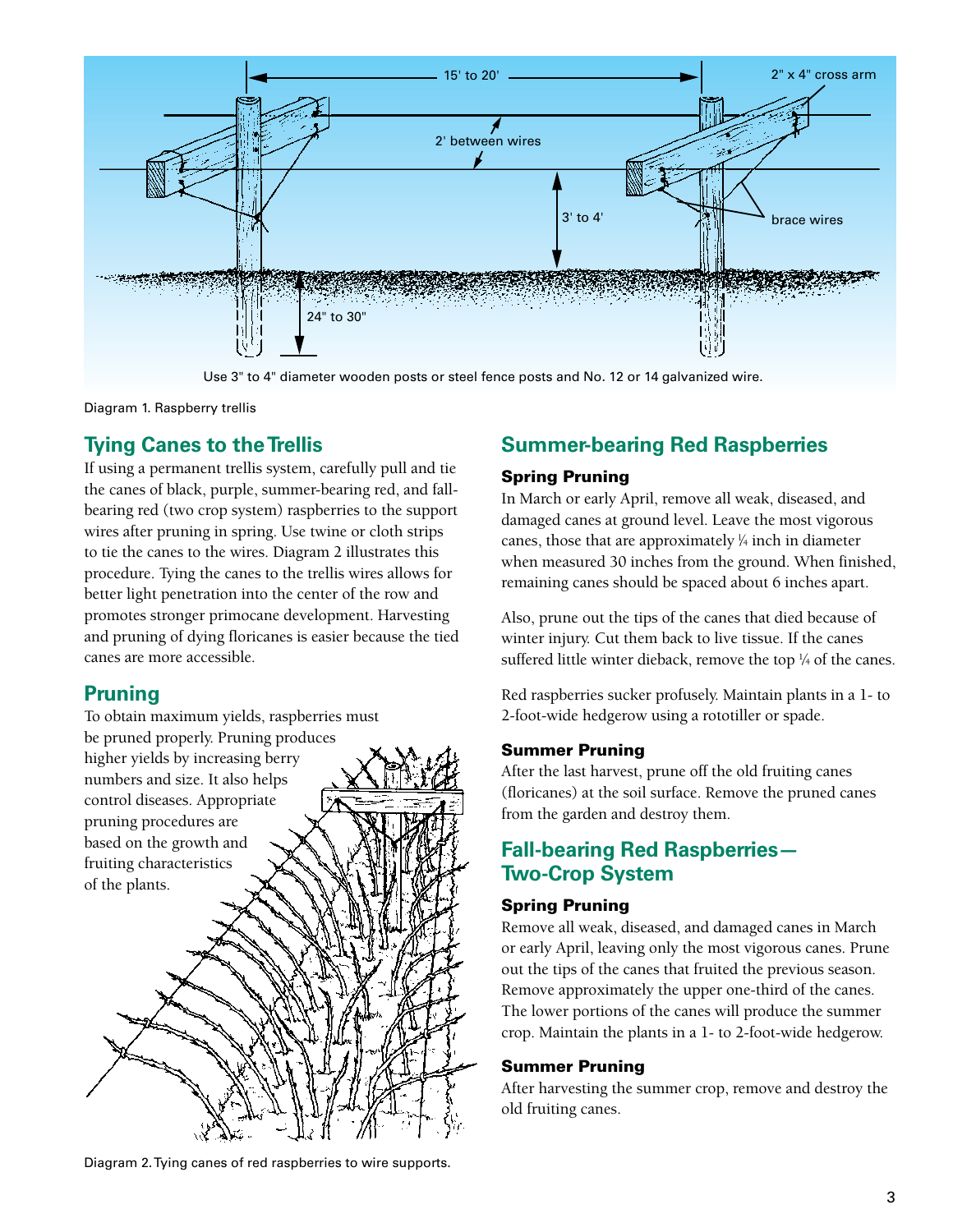## **Fall-bearing Red Raspberries— One-Crop System**

#### Spring Pruning

Prune all canes back to ground level in early spring. Doing so eliminates the summer crop, but often allows the fall crop to mature one to two weeks earlier. No summer pruning is necessary. Total crop yield is larger using the one crop system versus the two crop system.



## **Black and Purple Raspberries**

#### Spring Pruning

In March or early April, remove all small, weak canes, leaving only four or five of the largest, most vigorous canes per clump or plant. See diagram 3. Cut back the lateral branches to 12 inches in length for black raspberries and 18 inches for purple raspberries.

#### Summer Pruning

Pinch out or cut off the shoot tips when the new growth reaches a height of 36 to 48 inches. Remove the top 3 to 4 inches of the shoots. Pinching encourages lateral shoot development and increases the fruiting surface area, resulting in higher yields. Because all new shoots will not reach the desired height at the same time, it will be necessary to go over the planting approximately once each week between late May and late July. Discontinue shoot tip removal at the end of July. Canes that develop after July are small, weak, and unproductive; prune them out the following spring.

After the last harvest, remove the old fruiting canes at the soil surface and destroy them.



Diagram 3. Black or purple raspberries after spring pruning in small, seedy berries.

## **Weed Management**

Weed control in raspberries is necessary to reduce competition for water, nutrients, and sunlight. Cultivation and mulches are the most practical control measures for home gardeners. Cultivate the raspberry



planting frequently during the spring and summer months. Small weed seedlings are destroyed easily. Large weeds are more difficult. Do not cultivate deeper than 2 to 3 inches in order to prevent injury to the raspberry plant roots.

Possible mulching materials include straw, crushed corncobs, chopped cornstalks, sawdust, wood chips, dried lawn clippings, and shredded leaves. The depth of mulch needed depends on the material used. Optimum depth ranges from 3 to 4 inches for fine materials, such as sawdust, to 8 to 10 inches for straw on well-drained soils. Avoid deep mulches on poorly drained soils to discourage root diseases. When mulching red raspberries, apply the full depth of material between rows. Within rows, apply only enough mulch to control weeds, allowing new canes to emerge in spring. Since mulches gradually decompose, apply additional material each year.

## **Fertilization**

Fertilize established raspberries in spring before new growth begins. Apply 4 to 5 pounds of 10-10-10 or a similar analysis fertilizer to each 100-foot row. Uniformly broadcast the fertilizer in a 2-foot band. If the raspberries are mulched with sawdust or wood chips, apply a slightly heavier rate (5 to 6 pounds of 10-10-10 per 100-foot row) of fertilizer. Conduct a soil test every five years to determine if nutrient levels are adequate. Do not fertilize raspberries in late spring or summer. Late spring or summer fertilization encourages succulent, late season growth that is susceptible to winter damage.

Manure may be used as an alternative to commercial fertilizers. Apply 50 to 100 pounds of well-rotted barnyard manure (cow, hog, or horse) to each 100-foot row.

## **Irrigation**

For good raspberry production, adequate soil moisture levels are necessary throughout the growing season.

The most critical time for moisture is between bloom and harvest. During this time, raspberries require  $1$  to  $1\frac{1}{2}$ inches of water per week, either from rain or irrigation. Insufficient moisture during fruit development may result